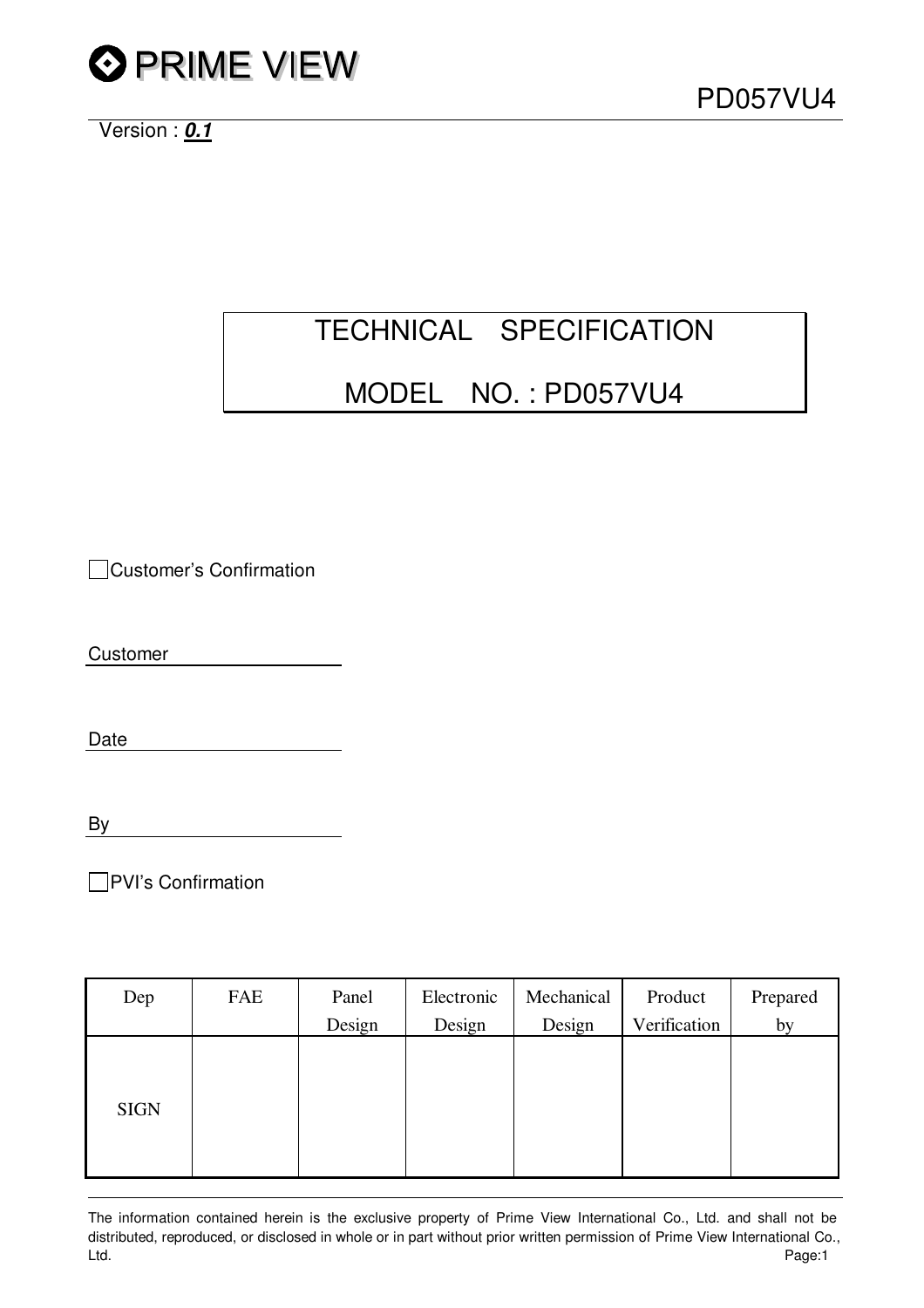# **TECHNICAL SPECIFICATION**

# **CONTENTS**

| NO.            | <i>ITEM</i>                            | <b>PAGE</b>    |
|----------------|----------------------------------------|----------------|
|                | Cover                                  |                |
|                | Contents                               | $\overline{2}$ |
| 1              | Application                            | 3              |
| $\overline{2}$ | Features                               | 3              |
| 3              | <b>Mechanical Specifications</b>       | 3              |
| $\overline{4}$ | Mechanical Drawing of TFT-LCD module   | 4              |
| 5              | Input / Output Terminals               | 5              |
| 6              | <b>Absolute Maximum Ratings</b>        | 6              |
| 7              | <b>Electrical Characteristics</b>      | 6              |
| 8              | <b>Pixel Arrangement</b>               | 7              |
| 9              | Display Color and Gray Scale Reference | 8              |
| 10             | Interface Timing                       | 9              |
| 11             | Power On Sequence                      | 12             |
| 12             | <b>Optical Characteristics</b>         | 12             |
| 13             | <b>Handling Cautions</b>               | 15             |
| 14             | <b>Reliability Test</b>                | 16             |
| 15             | Packing Diagram                        | 17             |
|                | <b>Revision History</b>                | 18             |

The information contained herein is the exclusive property of Prime View International Co., Ltd. and shall not be distributed, reproduced, or disclosed in whole or in part without prior written permission of Prime View International Co., Ltd. Page:2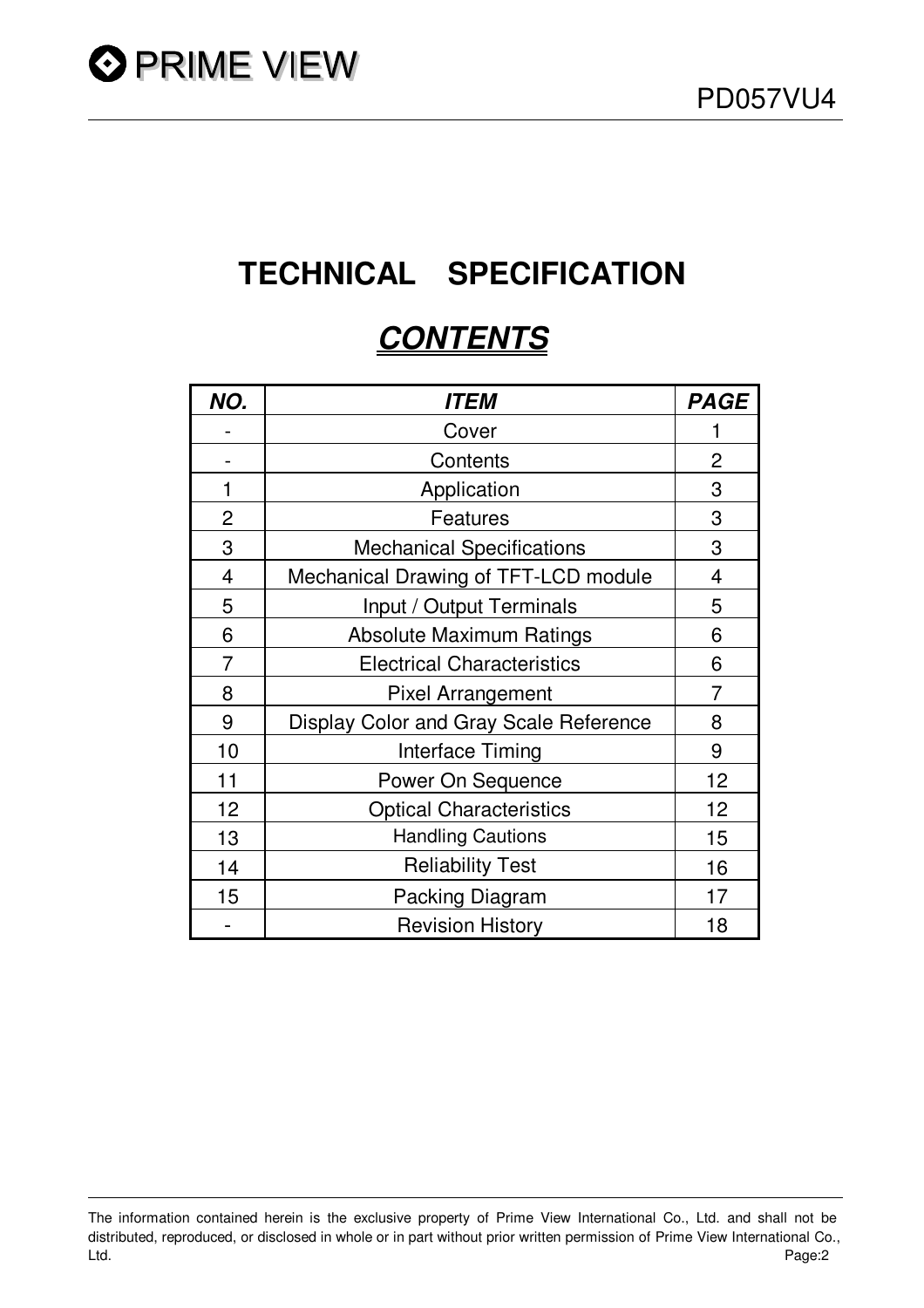## **1. Application**

This data sheet applies to a color TFT LCD module, PD057VU4.

PD057VU4 module applies to OA product, car TV (must use Analog to Digital driving board), which requires high quality flat panel display. If you must use in severe reliability environment, please don't extend over PVI's reliability test conditions.

## **2. Features**

- . QVGA (320\*240 pixels) resolution
- . Amorphous silicon TFT LCD panel with back-light unit
- . Pixel in stripe configuration
- . Thin and light weight
- . Display Colors: 262,144 colors
- . Optimum Viewing Direction: 6 o'clock
- . TTL interface

## **3. Mechanical Specifications**

| <b>Parameter</b>           | <b>Specifications</b>            | <b>Unit</b> |
|----------------------------|----------------------------------|-------------|
| <b>Screen Size</b>         | 5.7 (diagonal)                   | inch        |
| <b>Display Format</b>      | 320x(R,G,B)x240                  | dot         |
| <b>Display Colors</b>      | 262,144                          |             |
| <b>Active Area</b>         | 115.20 (H)×86.4 (V)              | mm          |
| <b>Pixel Pitch</b>         | $0.36(H) \times 0.36(V)$         | mm          |
| <b>Pixel Configuration</b> | <b>Stripe</b>                    |             |
| <b>Outline Dimension</b>   | 144(W)×104.6 (H)×13.0 (D) (typ.) | mm          |
| Weight                     | $202 + 10$                       | g           |
| Back-light                 | CCFL, 1 tube                     |             |
| Surface treatment          | Anti-glare + wide view film      |             |
| Display mode               | Normally white                   |             |

The information contained herein is the exclusive property of Prime View International Co., Ltd. and shall not be distributed, reproduced, or disclosed in whole or in part without prior written permission of Prime View International Co., Ltd. Page:3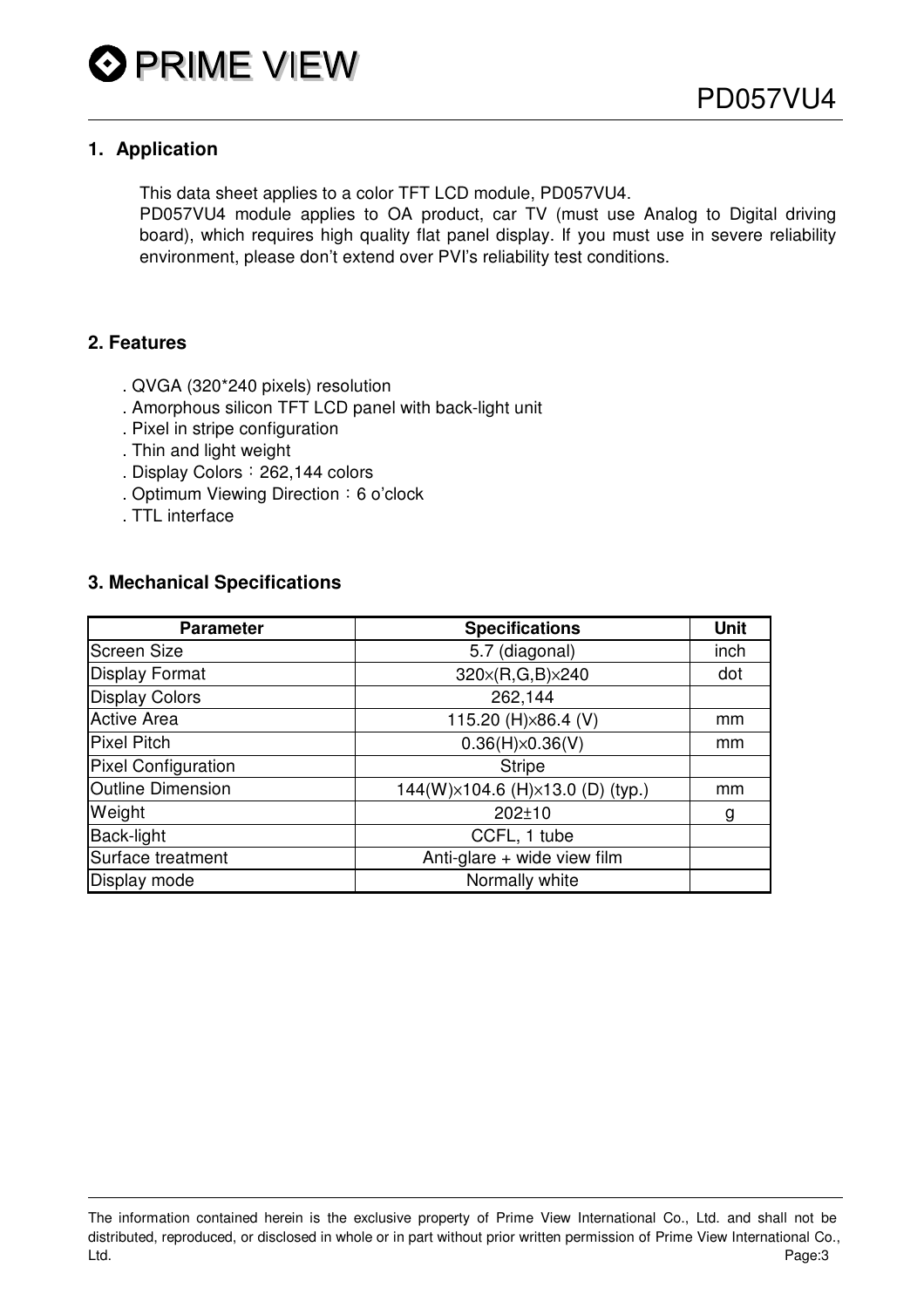

**4.Mechanical Drawing of TFT-LCD Module Outline Drawing : Front View (unit : mm)**

**TBD**

The information contained herein is the exclusive property of Prime View International Co., Ltd. and shall not be distributed, reproduced, or disclosed in whole or in part without prior written permission of Prime View International Co., Ltd. Page:4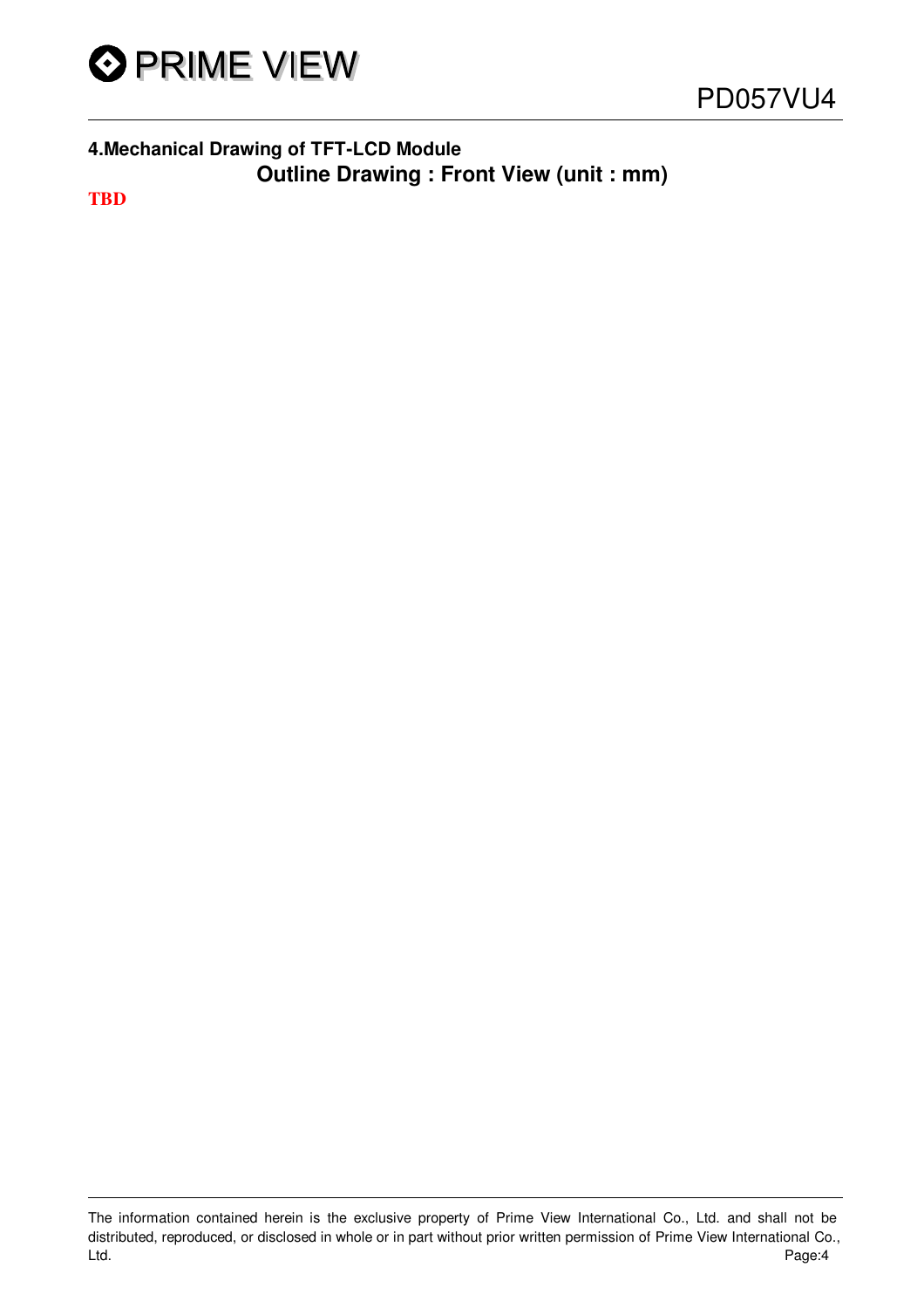## **5.Input / Output Terminals**

#### **5-1) TFT-LCD Panel Driving**

Connector type: ELCO 08-6210-033-340-800A+ , PIN No 33 pins, pitch=0.5mm

|    | Pin No Symbol                       | I/O                      | <b>Description</b>                                         | <b>Remark</b> |
|----|-------------------------------------|--------------------------|------------------------------------------------------------|---------------|
| 1  | <b>GND</b>                          |                          | <b>GND</b>                                                 |               |
| 2  | <b>CK</b>                           |                          | Clock signal for sampling each data signal                 |               |
| 3  | Hsync                               | Ī                        | Horizontal synchronous signal(neqative)                    |               |
| 4  | Vsync                               | I                        | Vertical synchronous signal(neqative)                      |               |
| 5  | <b>GND</b>                          | $\overline{a}$           | <b>GND</b>                                                 |               |
| 6  | R <sub>0</sub>                      |                          | RED data signal(LSB)                                       |               |
| 7  | R <sub>1</sub>                      |                          | RED data signal                                            |               |
| 8  | R <sub>2</sub>                      |                          | RED data signal                                            |               |
| 9  | R <sub>3</sub>                      |                          | RED data signal                                            |               |
| 10 | R <sub>4</sub>                      | I                        | RED data signal                                            |               |
| 11 | R <sub>5</sub>                      |                          | RED data signal(MSB)                                       |               |
| 12 | <b>GND</b>                          | $\overline{a}$           | <b>GND</b>                                                 |               |
| 13 | G <sub>0</sub>                      |                          | GREEN data signal(LSB)                                     |               |
| 14 | G <sub>1</sub>                      | Ī                        | <b>GREEN</b> data signal                                   |               |
| 15 | G <sub>2</sub>                      |                          | <b>GREEN</b> data signal                                   |               |
| 16 | G <sub>3</sub>                      | Ī                        | <b>GREEN</b> data signal                                   |               |
| 17 | G <sub>4</sub>                      |                          | <b>GREEN</b> data signal                                   |               |
| 18 | G <sub>5</sub>                      | I                        | GREEN data signal(MSB)                                     |               |
| 19 | <b>GND</b>                          |                          | <b>GND</b>                                                 |               |
| 20 | B <sub>0</sub>                      |                          | Blue data signal(LSB)                                      |               |
| 21 | <b>B1</b>                           |                          | Blue data signal                                           |               |
| 22 | B <sub>2</sub>                      |                          | Blue data signal                                           |               |
| 23 | B <sub>3</sub>                      | I                        | Blue data signal                                           |               |
| 24 | <b>B4</b>                           |                          | Blue data signal                                           |               |
| 25 | <b>B5</b>                           |                          | Blue data signal(MSB)                                      |               |
| 26 | <b>GND</b>                          | $\overline{\phantom{0}}$ | <b>GND</b>                                                 |               |
| 27 | <b>ENAB</b>                         | I                        | Signal to settle the horizontal display position(positive) | Note5-1       |
| 28 | $V_{\rm CC}$                        | $\overline{\phantom{0}}$ | +3.3V power supply                                         |               |
| 29 | $\mathsf{V}_{\mathsf{CC}}$          | -                        | +3.3V power supply                                         |               |
| 30 |                                     | I                        | Horizontal display mode select signal                      | Note5-2       |
|    | R/L                                 |                          | L: Normal, H: Left / Right reverse mode                    |               |
| 31 | Vertical display mode select signal |                          |                                                            | Note5-3       |
|    | U/D                                 | I                        | H: Normal, L: Up/Down reverse mode                         |               |
| 32 | V/Q                                 | $\overline{1}$           | VGA / QVGA mode select signal                              |               |
| 33 | <b>GND</b>                          |                          | <b>GND</b>                                                 |               |

Note5-1: The horizontal display start timing is settled in accordance with rising of ENAB signal. In case ENAB is fixed "Low",the horizontal start timing is determined as described in 10-2. Don`t keep ENAB"High" during operation.

The information contained herein is the exclusive property of Prime View International Co., Ltd. and shall not be distributed, reproduced, or disclosed in whole or in part without prior written permission of Prime View International Co., Ltd. Page:5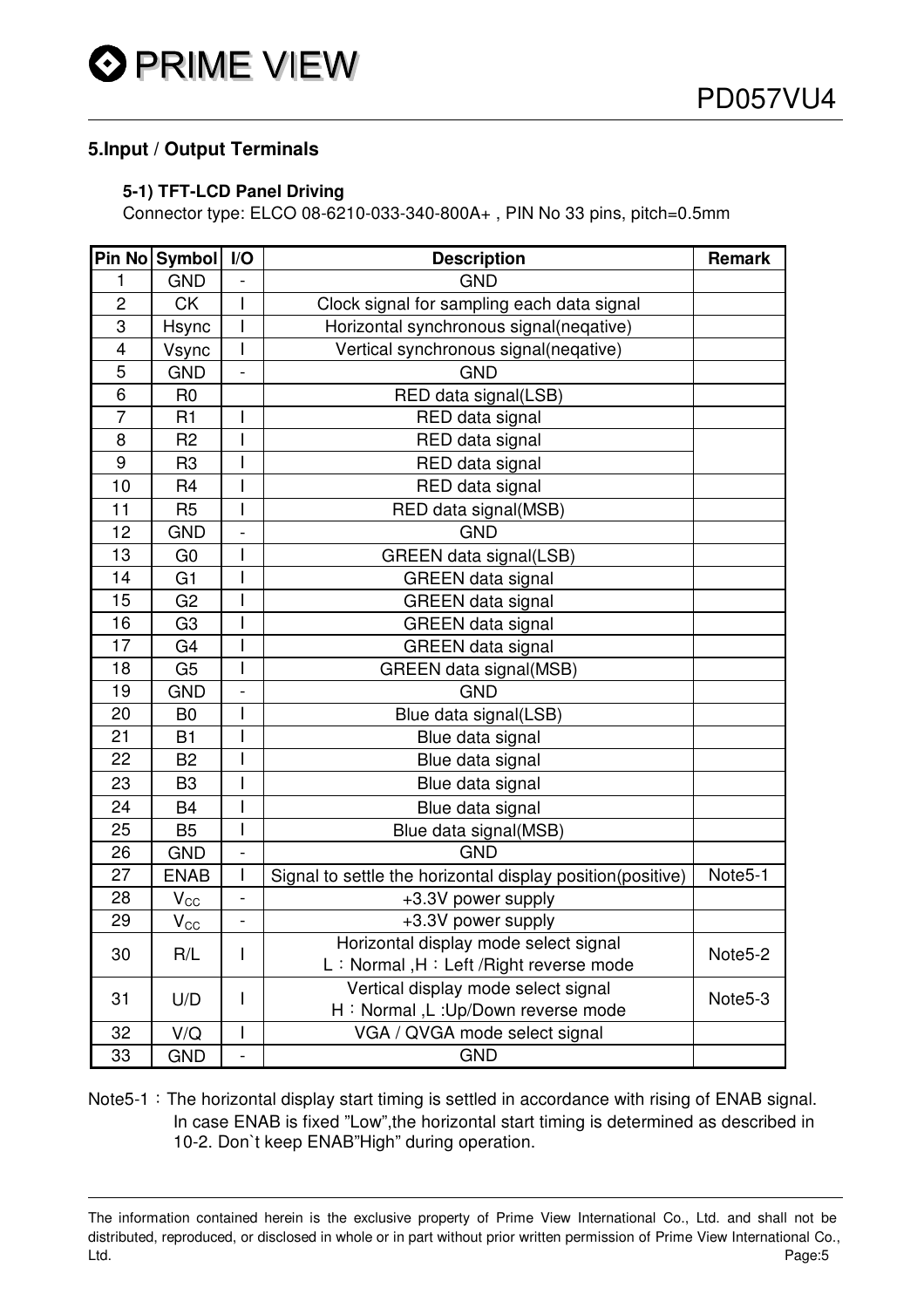Note 5-2 , 5-3 : The definitions of U/D & R/L





 $R/L(PIN 30) = Low$ ,  $U/D(PIN 31) = High$   $R/L(PIN 30) = High$ ,  $U/D(PIN 31) = Low$ 

## **5-2) Backlight driving**

## Connector type: JST BHR-03VS-1, PIN No 2 pins, pitch=3.5mm

| <b>Pin No</b> | <b>Symbol</b>                | <b>Description</b>                        | <b>Remark</b> |
|---------------|------------------------------|-------------------------------------------|---------------|
|               | $V_{Low}$                    | Power supply for lamp (Low voltage side)  | <b>White</b>  |
|               | <b>NC</b>                    | This is electrically opened               |               |
| 2             | $\mathsf{V}_{\mathsf{High}}$ | Power supply for lamp (High voltage side) | Red           |

Note 5-11: Low voltage side of backlight inverter connects with ground of inverter circuits.

## **6.Absolute Maximum Ratings:** GND=0V, Ta=25°C

| <b>Parameters</b>                            | <b>Symbol</b>              | <b>Condition</b>   | MAX.        | Unit | <b>Remark</b>        |
|----------------------------------------------|----------------------------|--------------------|-------------|------|----------------------|
| Input Voltage                                |                            | Ta=25 $^{\circ}$ C | $-0.3 - +4$ |      | Note <sub>6</sub> -1 |
| +3.3V supply voltage                         | $\mathsf{V}_{\mathsf{CC}}$ | Ta=25 $°C$         | $0$ $-+3.6$ |      |                      |
| $\mathbf{A}$ , a , all be be be a defined as |                            |                    |             |      |                      |

Note6-1:CK,R0~R5,G0~G5,B0~B5,Hsync,Vsync,ENAB,R/L,U/D,V/Q

## **7.Electrical Characteristics**

## **7-1)** Recommended Operating Conditions: GND=0V, Ta=25 $^{\circ}$ C

| ltem                            | <b>Symbol</b>              | Min.                     | ⊤ур.                     | Max.                            | <b>Unit</b> | <b>Remark</b>        |
|---------------------------------|----------------------------|--------------------------|--------------------------|---------------------------------|-------------|----------------------|
| +3.3V Supply Voltage            | $\mathsf{V}_{\mathsf{CC}}$ | $+3.0$                   | $+3.3$                   | +3.6                            |             |                      |
| Permissive input ripple voltage | $\mathsf{V}_{\mathsf{RF}}$ | $\overline{\phantom{a}}$ | $\blacksquare$           | 100                             |             | mVp-p $ V_{CC}=3.3V$ |
| Input voltage(Low)              | $V_{\parallel}$            |                          | $\blacksquare$           | $\vert$ 0.3 V $_{\rm cc} \vert$ |             |                      |
| Input voltage(High)             | Vн                         | $0.7 V_{cc}$             | $\overline{\phantom{0}}$ | $\mathsf{V}_{\mathsf{CC}}$      |             |                      |

The information contained herein is the exclusive property of Prime View International Co., Ltd. and shall not be distributed, reproduced, or disclosed in whole or in part without prior written permission of Prime View International Co., Ltd. Page:6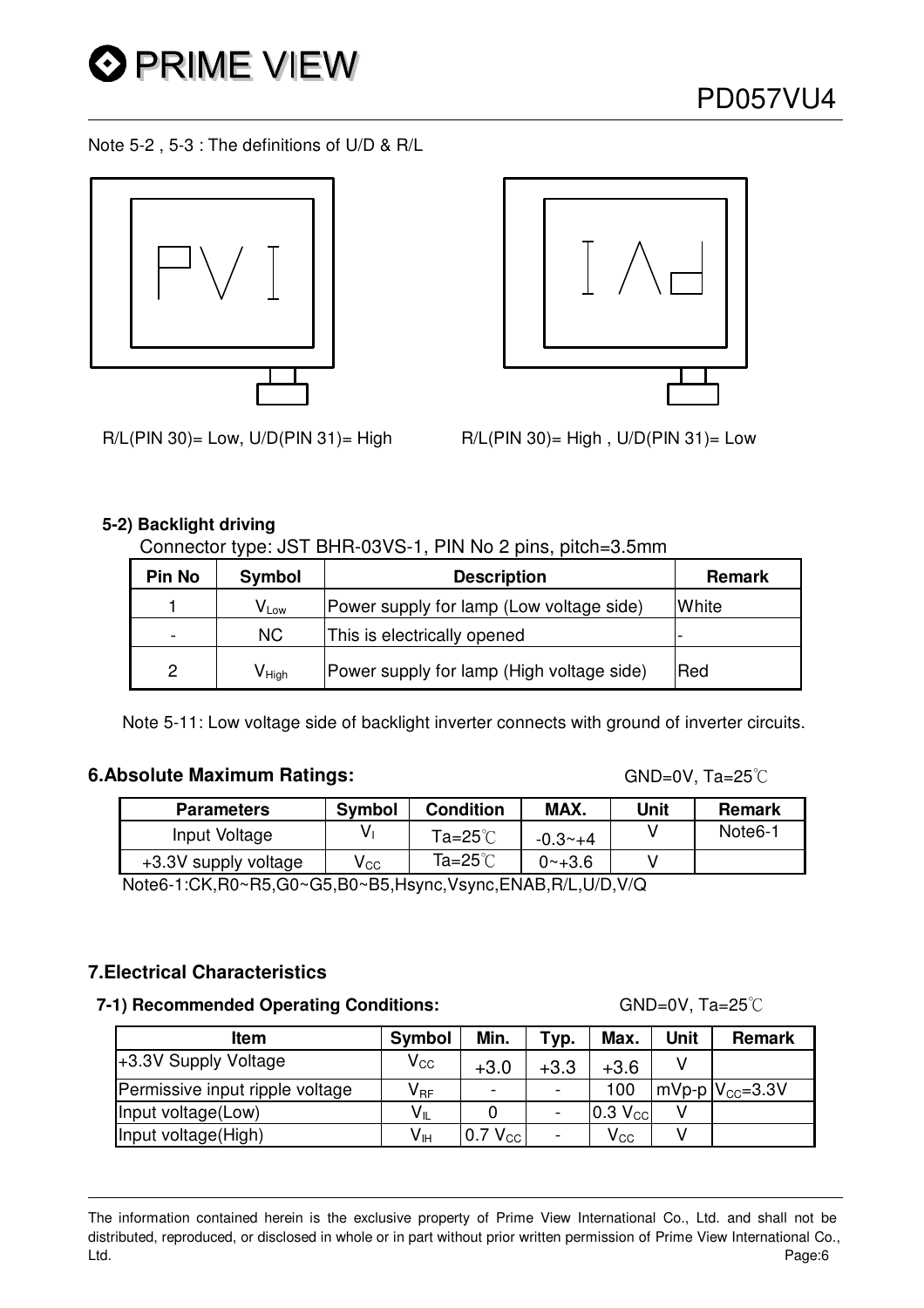#### **7-2) Recommended Driving Condition for Back Light** Ta=25#

| <b>Parameter</b>                                              | Symbol | Min. | Typ. | Max. | <b>Unit</b> | <b>Remark</b> |  |  |  |
|---------------------------------------------------------------|--------|------|------|------|-------------|---------------|--|--|--|
| Lamp Voltage                                                  | Vı     | 639  | 710  | 781  |             | $I_L = 5mA$   |  |  |  |
| <b>Lamp Current</b>                                           |        |      | 5    | 8    | mA          | Note 7-1      |  |  |  |
| <b>Lamp Frequency</b>                                         | $P_1$  |      | 35   |      | <b>KHz</b>  | Note 7-2      |  |  |  |
| Starting Voltage $(25^{\circ}\text{C})$<br>(Reference Value)  | Vs     |      |      | 1240 | <b>Vrms</b> | Note 7-3      |  |  |  |
| Starting Voltage $(0^{\circ}\mathrm{C})$<br>(Reference Value) | Vs     |      |      | 1380 | <b>Vrms</b> | Note 7-3      |  |  |  |

Note 7-1: In order to have proper operation of the B/L, no matter what kind of inverters, the output lamp current must be between Min. and Max. values to avoid the abnormal display image caused by B/L.

Note  $7-2$ : The driving frequency of the lamp may interfere with the horizontal synch signal, leaving interference stripes on the display. So please evaluate LCD panels beforehand.

To avoid interference stripes, we recommend to separate as far as possible the lamp frequency from the horizontal synchronous signal and its high harmonic frequency.

The inverter which PVI uses is TAD347-1.

Note 7-3: The "Starting Voltage" means the minimum voltage of inverter to turn on the lamp. And it should be applied to the lamp for more than 1 second to start up. Otherwise the lamp may not be turned on.

#### **7-3) Power Consumption**

| <b>Parameters</b>                     | <b>Symbol</b>            | Typ. | Max. | Unit | <b>Remark</b> |
|---------------------------------------|--------------------------|------|------|------|---------------|
| <b>Current Dissipation</b><br>$+3.3V$ | Icc                      | TBD  | TRD  | mA   |               |
| <b>LCD Panel Power Consumption</b>    | $\blacksquare$           | TBD  | TRD  | W    | Note 7-4      |
| <b>Backlight Power Consumption</b>    | $\overline{\phantom{0}}$ | 3.55 | 3.91 | W    | Note 7-5      |

Note 7-4: The power consumption for back light is not included.

Note 7-5: Back light lamp power consumption is calculated by  $I_1 \times V_1$ .

#### **8. Pixel Arrangement**

The LCD module pixel arrangement is stripe configuration.

| 1 st Line<br>$R$ G $B$ $R$ G $B$ $R$ G $B$<br>$R$ G $B$ $R$ G $B$<br>2 nd Line<br>3 rd Line<br>R G B | $R$ G $B$<br>$R$ G $B$<br>R G B                 |
|------------------------------------------------------------------------------------------------------|-------------------------------------------------|
| 1 st Pixel<br>1 Pixel = $\begin{bmatrix} R & G \end{bmatrix}$                                        | 320th pixel                                     |
| 238 th Line<br>$R$ G $B$<br>239 thLine<br>$R$ G $B$ $R$ G $B$<br>240 th Line<br><b>BRGBRGB</b><br>G  | $R$ G $B$<br>R G B<br>R <sub>l</sub><br>G.<br>R |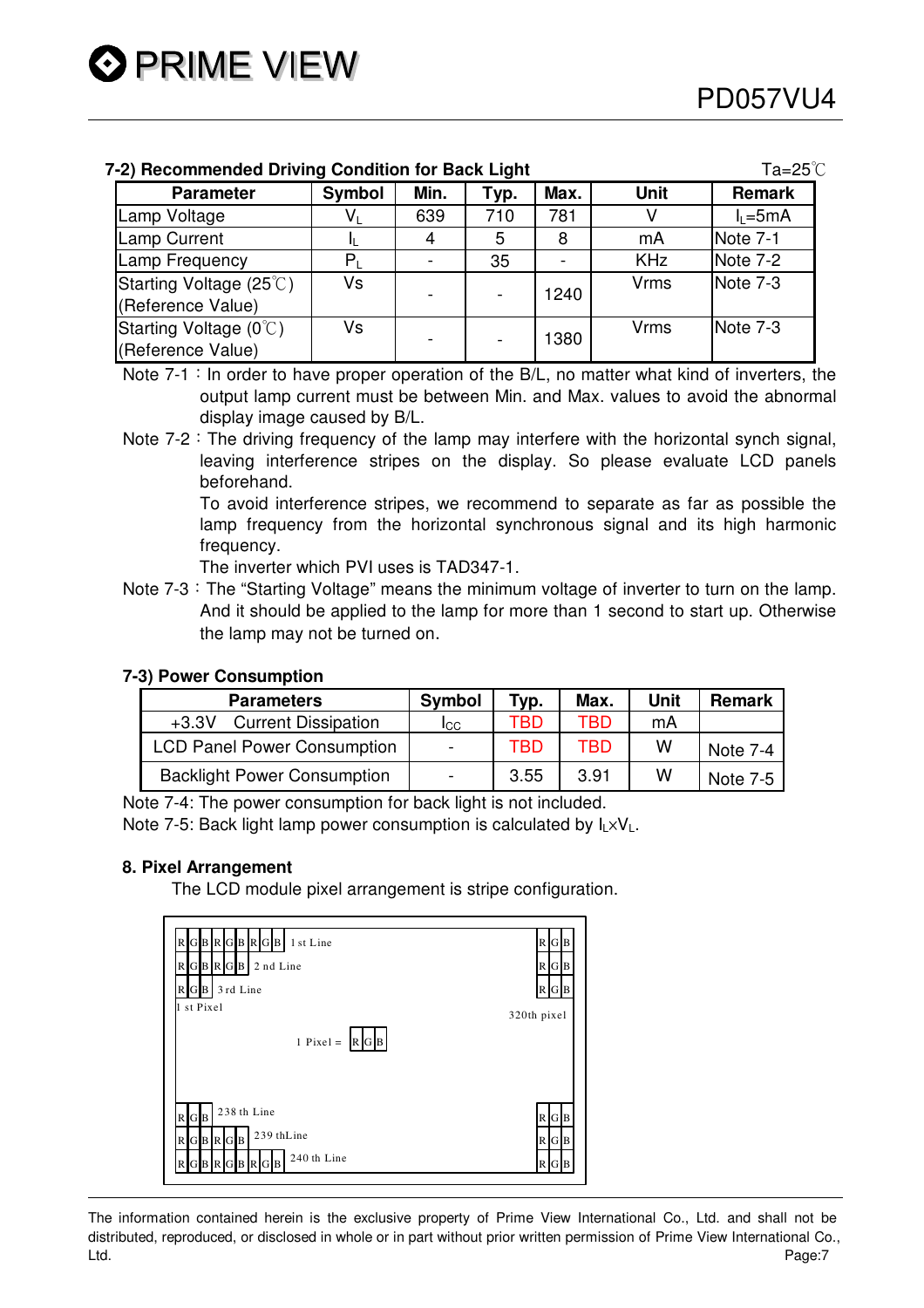## **9. Display Color and Gray Scale Reference**

|              |                  |              |              |              |                                 |              |                               |              |              |                | <b>Input Color Data</b> |              |                |              |              |              |              |              |              |
|--------------|------------------|--------------|--------------|--------------|---------------------------------|--------------|-------------------------------|--------------|--------------|----------------|-------------------------|--------------|----------------|--------------|--------------|--------------|--------------|--------------|--------------|
|              | Color            |              |              |              | Red                             |              |                               |              |              |                | Green                   |              |                |              |              |              | <b>Blue</b>  |              |              |
|              |                  |              | R5 R4        |              | $\overline{R}$ 3 R <sub>2</sub> |              | R1 R0 G5 G4 G3 G2 G1 G0 B5 B4 |              |              |                |                         |              |                |              |              | B3 B2        |              | <b>B1</b>    | <b>B0</b>    |
|              | <b>Black</b>     | 0            | $\mathbf 0$  | 0            | $\mathbf 0$                     | 0            | 0                             | 0            | 0            | 0              | 0                       | 0            | 0              | 0            | 0            | 0            | 0            | 0            | 0            |
|              | Red (63)         | $\mathbf{1}$ | $\mathbf{1}$ | $\mathbf{1}$ | 1                               | $\mathbf{1}$ | $\mathbf{1}$                  | 0            | 0            | 0              | $\mathbf 0$             | 0            | 0              | 0            | 0            | 0            | 0            | 0            | 0            |
|              | Green (63)       | $\mathbf 0$  | 0            | $\mathbf 0$  | 0                               | 0            | 0                             | $\mathbf{1}$ | $\mathbf{1}$ | $\mathbf{1}$   | 1                       | $\mathbf{1}$ | 1              | 0            | 0            | 0            | 0            | $\mathbf 0$  | 0            |
| <b>Basic</b> | Blue (63)        | 0            | $\mathbf 0$  | $\mathbf 0$  | $\mathbf 0$                     | 0            | 0                             | 0            | 0            | 0              | 0                       | 0            | 0              | $\mathbf{1}$ | $\mathbf{1}$ | $\mathbf{1}$ | $\mathbf{1}$ | $\mathbf{1}$ | 1            |
| Colors       | Cyan             | $\mathbf 0$  | 0            | $\mathbf 0$  | $\mathbf 0$                     | $\mathbf 0$  | 0                             | $\mathbf{1}$ | 1            | $\mathbf{1}$   | 1                       | $\mathbf{1}$ | $\mathbf{1}$   | 1            | $\mathbf{1}$ | $\mathbf{1}$ | $\mathbf{1}$ | $\mathbf{1}$ | $\mathbf{1}$ |
|              | Magenta          | $\mathbf{1}$ | 1            | $\mathbf{1}$ | 1                               | $\mathbf{1}$ | $\mathbf{1}$                  | 0            | 0            | 0              | $\mathbf 0$             | 0            | 0              | 1            | 1            | 1            | 1            | 1            | 1            |
|              | Yellow           | $\mathbf{1}$ | 1            | 1            | $\mathbf{1}$                    | 1            | 1                             | $\mathbf{1}$ | 1            | 1              | 1                       | 1            | $\mathbf{1}$   | 0            | 0            | 0            | 0            | 0            | $\mathbf 0$  |
|              | White            | 1            | 1            | 1            | 1                               | 1            | 1                             | $\mathbf{1}$ | 1            | 1              | 1                       | 1            | $\mathbf{1}$   | 1            | $\mathbf{1}$ | $\mathbf{1}$ | $\mathbf{1}$ | 1            | $\mathbf{1}$ |
|              | Red (00)         | $\mathbf 0$  | $\mathbf 0$  | $\mathbf 0$  | $\mathbf 0$                     | $\mathbf 0$  | $\mathbf 0$                   | 0            | 0            | $\mathbf 0$    | $\mathbf 0$             | $\mathbf 0$  | $\mathbf 0$    | 0            | 0            | $\mathbf 0$  | 0            | 0            | 0            |
|              | Red (01)         | 0            | 0            | $\mathbf 0$  | $\mathbf 0$                     | 0            | 1                             | 0            | 0            | 0              | 0                       | $\mathbf 0$  | 0              | 0            | 0            | 0            | 0            | 0            | 0            |
|              | Red (02)         | 0            | 0            | 0            | 0                               | 1            | 0                             | 0            | 0            | $\overline{0}$ | $\mathbf 0$             | 0            | $\overline{0}$ | 0            | 0            | 0            | 0            | 0            | 0            |
|              | Darker           |              |              |              |                                 |              |                               |              |              |                |                         |              |                |              |              |              |              |              |              |
| Red          |                  |              |              |              |                                 |              |                               | ↓            |              |                |                         |              | ↓              |              |              |              |              |              |              |
|              | <b>Brighter</b>  |              |              |              |                                 |              |                               |              |              |                |                         |              |                |              |              |              |              |              |              |
|              | Red (61)         | $\mathbf{1}$ | 1            | 1            | 1                               | 0            | $\mathbf{1}$                  | 0            | 0            | 0              | 0                       | 0            | 0              | 0            | 0            | 0            | 0            | 0            | 0            |
|              | Red (62)         | $\mathbf{1}$ | 1            | $\mathbf{1}$ | $\mathbf{1}$                    | 1            | $\mathbf 0$                   | 0            | 0            | 0              | 0                       | 0            | 0              | 0            | 0            | 0            | 0            | 0            | 0            |
|              | Red (63)         | $\mathbf{1}$ | $\mathbf{1}$ | 1            | $\mathbf{1}$                    | $\mathbf{1}$ | $\mathbf{1}$                  | 0            | 0            | 0              | 0                       | 0            | 0              | 0            | 0            | 0            | 0            | 0            | 0            |
|              | Green (00)       | 0            | $\mathbf 0$  | 0            | 0                               | 0            | 0                             | $\mathbf 0$  | 0            | $\mathbf 0$    | $\boldsymbol{0}$        | $\mathbf 0$  | 0              | 0            | 0            | 0            | 0            | $\mathbf 0$  | 0            |
|              | Green (01)       | 0            | 0            | 0            | 0                               | 0            | 0                             | 0            | 0            | 0              | $\mathbf 0$             | $\mathbf 0$  | 1              | 0            | 0            | 0            | 0            | 0            | 0            |
|              | Green (02)       | 0            | 0            | 0            | 0                               | 0            | 0                             | 0            | 0            | 0              | 0                       | 1            | 0              | 0            | 0            | 0            | 0            | 0            | 0            |
|              | Darker           |              |              |              |                                 |              |                               |              |              |                |                         |              |                |              |              |              |              |              |              |
| Green        |                  | ↓            |              |              |                                 |              |                               |              |              | ↓              |                         | ↓            | ↓              | ↓            |              |              |              |              |              |
|              | <b>Brighter</b>  |              |              |              |                                 |              |                               |              |              |                |                         |              |                |              |              |              |              |              |              |
|              | Green (61)       | 0            | 0            | 0            | 0                               | 0            | 0                             | 1            | 1            | 1              | 1                       | 0            | 1              | 0            | 0            | 0            | 0            | 0            | 0            |
|              | Green (62)       | 0            | 0            | 0            | 0                               | 0            | 0                             | $\mathbf{1}$ | 1            | 1              | 1                       | 1            | $\mathbf 0$    | 0            | 0            | 0            | 0            | 0            | 0            |
|              | Green (63)       | 0            | 0            | 0            | 0                               | 0            | 0                             | $\mathbf{1}$ | $\mathbf{1}$ | $\mathbf{1}$   | $\mathbf{1}$            | $\mathbf{1}$ | $\mathbf{1}$   | 0            | 0            | 0            | 0            | 0            | 0            |
|              | <b>Blue (00)</b> | 0            | 0            | 0            | 0                               | 0            | 0                             | 0            | 0            | 0              | 0                       | 0            | 0              | 0            | 0            | 0            | 0            | 0            | $\mathbf 0$  |
|              | Blue (01)        | 0            | 0            | 0            | 0                               | 0            | 0                             | 0            | 0            | 0              | 0                       | $\mathbf 0$  | 0              | 0            | 0            | 0            | 0            | $\mathbf 0$  | $\mathbf{1}$ |
|              | <b>Blue (02)</b> | 0            | 0            | 0            | 0                               | 0            | 0                             | 0            | 0            | $\mathbf 0$    | 0                       | 0            | 0              | 0            | 0            | 0            | 0            | $\mathbf{1}$ | 0            |
|              | Darker           |              |              |              |                                 |              |                               |              |              |                |                         |              |                |              |              |              |              |              |              |
| <b>Blue</b>  |                  | $\downarrow$ |              | ↓            |                                 | ↓            | ↓                             | ↓            | ↓            | ↓              |                         | ↓            | ↓              |              |              |              |              |              |              |
|              | <b>Brighter</b>  |              |              |              |                                 |              |                               |              |              |                |                         |              |                |              |              |              |              |              |              |
|              | <b>Blue (61)</b> | 0            | $\mathbf{0}$ | $\mathbf 0$  | $\mathbf 0$                     | 0            | 0                             | 0            | 0            | 0              | 0                       | 0            | 0              | 1            | 1            | $\mathbf{1}$ | $\mathbf{1}$ | 0            | 1            |
|              | <b>Blue (62)</b> | 0            | 0            | 0            | $\pmb{0}$                       | $\pmb{0}$    | 0                             | $\mathbf 0$  | 0            | 0              | $\mathbf 0$             | 0            | 0              | 1            | 1            | 1            | $\mathbf{1}$ | $\mathbf{1}$ | $\mathbf 0$  |
|              | <b>Blue (63)</b> | 0            | $\mathbf{0}$ | $\mathbf 0$  | 0                               | 0            | 0                             | 0            | 0            | 0              | 0                       | 0            | 0              | 1            | 1            | 1            | 1            | 1            | 1            |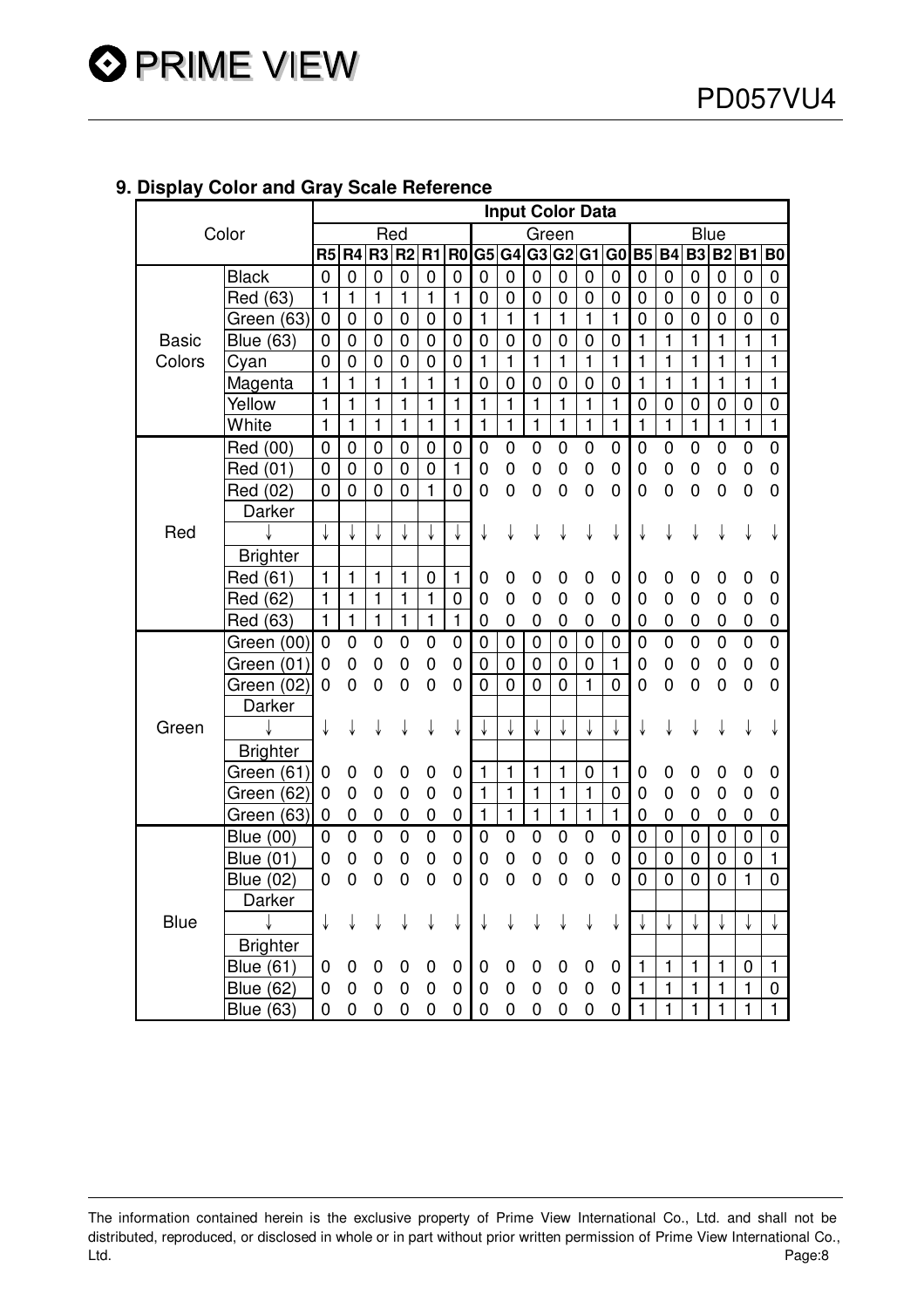## **10. Interface Timing**

## **10-1) Timing Parameters**

| Characteristics               |                               | Symbol     | Min.           | Typ.  | Max.                         | Unit         | Remark    |
|-------------------------------|-------------------------------|------------|----------------|-------|------------------------------|--------------|-----------|
|                               |                               | 1/Tc       |                |       |                              | <b>MHz</b>   | $V/Q=H$   |
| <b>Clock</b>                  | Frequency                     |            |                | 25.18 | 28.33                        |              | $V/Q = L$ |
|                               | Duty ratio                    | Tch/Tc     | 40             | 50    | 60                           | $\%$         | $V/Q = L$ |
|                               | Set up time                   | Tds        | 5              |       |                              |              |           |
| Data                          | Hold time                     | Tdh        | 10             |       |                              | ns           |           |
|                               |                               | <b>TH</b>  | 30.0           | 31.8  | $\qquad \qquad \blacksquare$ | <b>us</b>    | $V/Q=H$   |
| Horizontal                    | Cycle                         |            | 700            | 800   | 900                          | clock        |           |
|                               |                               | <b>TH</b>  | 50.0           | 63.6  |                              | <b>us</b>    | $V/Q = L$ |
| sync. signal                  |                               |            | 360            | 400   | 450                          | clock        |           |
|                               | Pulse width                   | THp        | $\overline{2}$ | 96    | 200                          | clock        |           |
| Vertical                      |                               | <b>TV</b>  | 515            | 525   | 560                          | line         | $V/Q=H$   |
| sync.signal                   | Cycle                         | TV         | 251            | 262   | 280                          |              | $V/Q = L$ |
|                               | Pulse width                   | TVp        | $\overline{2}$ |       | 34                           | line         |           |
| Horizontal display period     |                               | THd        |                | 320   |                              | <b>Clock</b> |           |
|                               | Hsync.-Clock phase difference | <b>THc</b> | 10             |       | $Tc-10$                      | ns           |           |
| Hsync.-Vsync phase difference |                               | TVh        | 0              |       | TH-THp                       | ns           |           |
| Vertical sync.signal start    |                               |            |                | 34    |                              |              | $V/Q=H$   |
| position                      | <b>TVs</b>                    |            | $\overline{7}$ |       | line                         | $V/Q = L$    |           |
| Vertical display period       |                               | <b>TVd</b> |                | 240   |                              | line         |           |
|                               |                               |            |                |       |                              |              |           |

#### AC Electrical Characteristics ( $V_{CC} = +3.3V$ , GND=0V, Ta=25°C)

| Parameter           |             | symbol | Min. | -yp                          | Max          | Unit  | Remark    |
|---------------------|-------------|--------|------|------------------------------|--------------|-------|-----------|
| Enable              | Setup time  | Tes    | 5    | $\overline{\phantom{0}}$     | $Tc-10$      | ns    |           |
| signal              | Pulse width | 「ep    |      | 320                          | <b>TH-10</b> | clock |           |
| Hsync-Enable signal |             | The    | 44   |                              | TH-664       | clock | $V/Q=H$   |
| phase difference    |             |        |      | $\qquad \qquad \blacksquare$ | TH-340       |       | $V/Q = L$ |

The information contained herein is the exclusive property of Prime View International Co., Ltd. and shall not be distributed, reproduced, or disclosed in whole or in part without prior written permission of Prime View International Co., Ltd. Page:9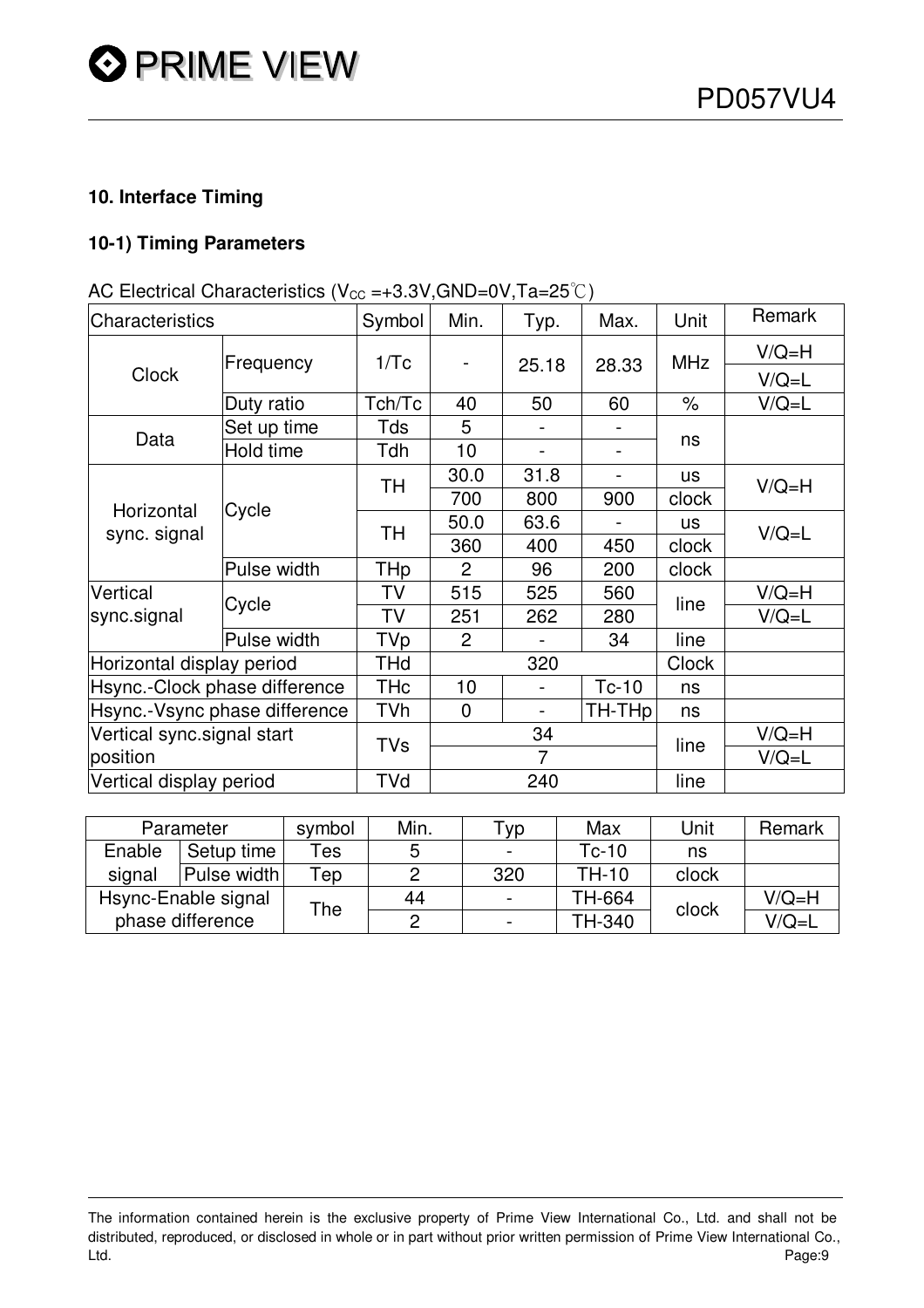

## PD057VU4

## **10-2) Timing Diagram**



The information contained herein is the exclusive property of Prime View International Co., Ltd. and shall not be distributed, reproduced, or disclosed in whole or in part without prior written permission of Prime View International Co., Ltd. Page:10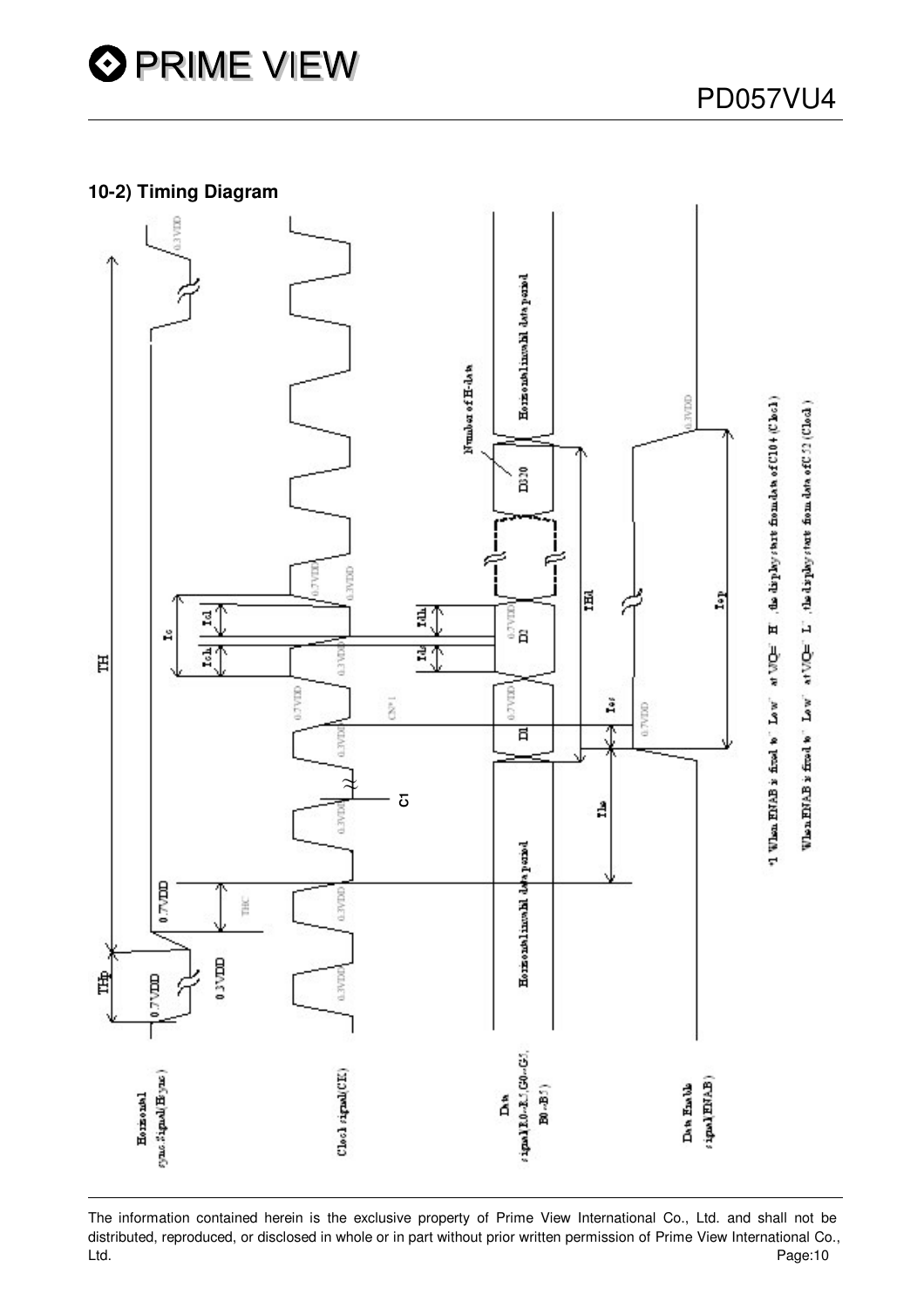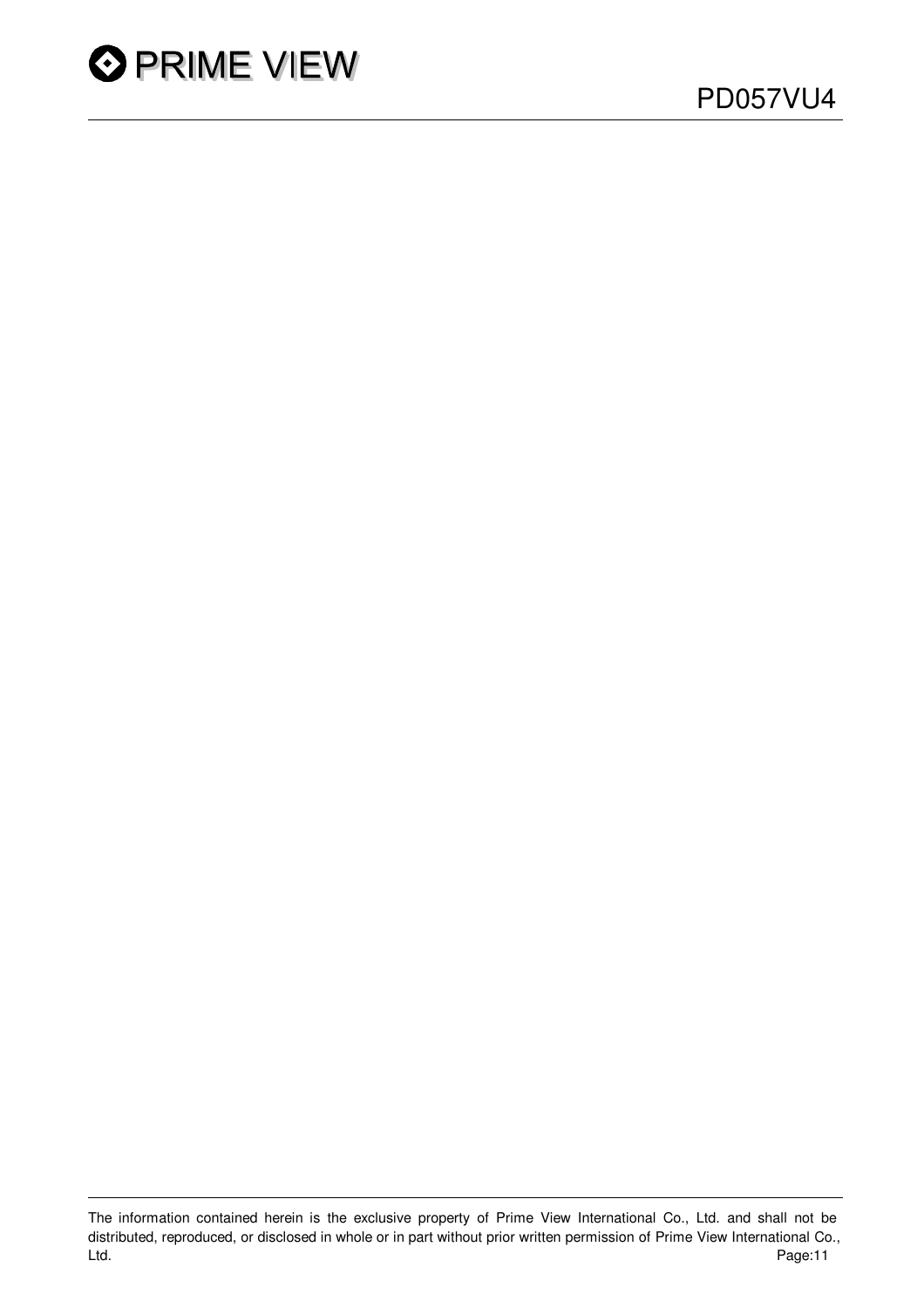

part prior permission Co., Page:12

lti<br>E

\*2 The vertical display position (TVs) is fixed at 34th line (V/Q=H) and 7th line (V/Q=L).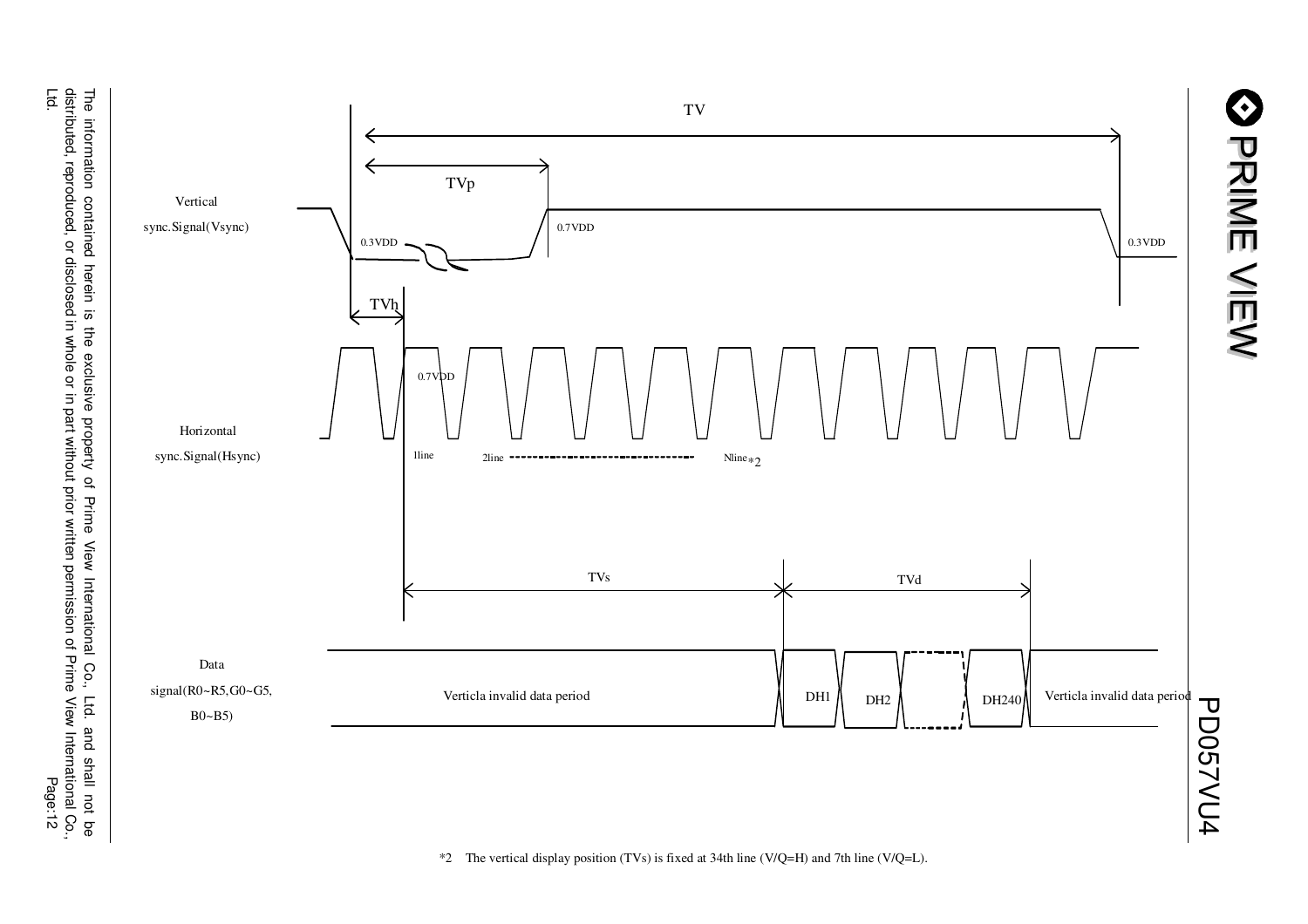

## **11. Power On Sequence**



3.  $0 < t3 \le 1s$ 

## **12. Optical Characteristics**

## **12-1) Specification:**

|                             |            |                             |                                  |      |       |                          |                          | Ta=25 $°C$     |
|-----------------------------|------------|-----------------------------|----------------------------------|------|-------|--------------------------|--------------------------|----------------|
| <b>Parameter</b>            |            | Symbol                      | <b>Condition</b>                 | MIN. | TYP.  | MAX.                     | <b>Unit</b>              | <b>Remarks</b> |
|                             | Horizontal | θ                           | $CR \ge 10$                      | 55   | 60    |                          | deg                      | Note 12-1      |
| Viewing<br>Angle            | Vertical   | $\theta$ (to 6<br>o'clock)  |                                  | 45   | 50    | $\overline{\phantom{a}}$ | deg                      |                |
|                             |            | $\theta$ (to 12<br>o'clock) |                                  | 35   | 40    |                          | deg                      |                |
| <b>Contrast Ratio</b>       |            | <b>CR</b>                   | At optimized<br>viewing angle    | 200  | 400   |                          | $\overline{\phantom{a}}$ | Note 12-2      |
|                             | Rise       | Tr                          | $\theta = 0^{\circ}$             |      | 15    | 30                       | ms                       | Note 12-3      |
| Response time               | Fall       | <b>Tf</b>                   |                                  |      | 25    | 50                       | ms                       |                |
| <b>Brightness</b>           |            | $\blacksquare$              | $\theta = 0^{\circ}/\varphi = 0$ | 450  | 500   |                          | $\text{cd/m}^2$          | Note 12-4      |
| <b>Luminance Uniformity</b> |            | U%                          |                                  | 75   | 80    |                          | $\%$                     | Note 12-5      |
|                             |            | X                           |                                  | 0.29 | 0.32  | 0.35                     | $\blacksquare$           |                |
| <b>White Chromaticity</b>   |            | y                           |                                  | 0.33 | 0.36  | 0.39                     | $\qquad \qquad$          |                |
| Lamp Life Time              |            |                             |                                  |      | 45000 |                          | hr                       | $At=5mA$       |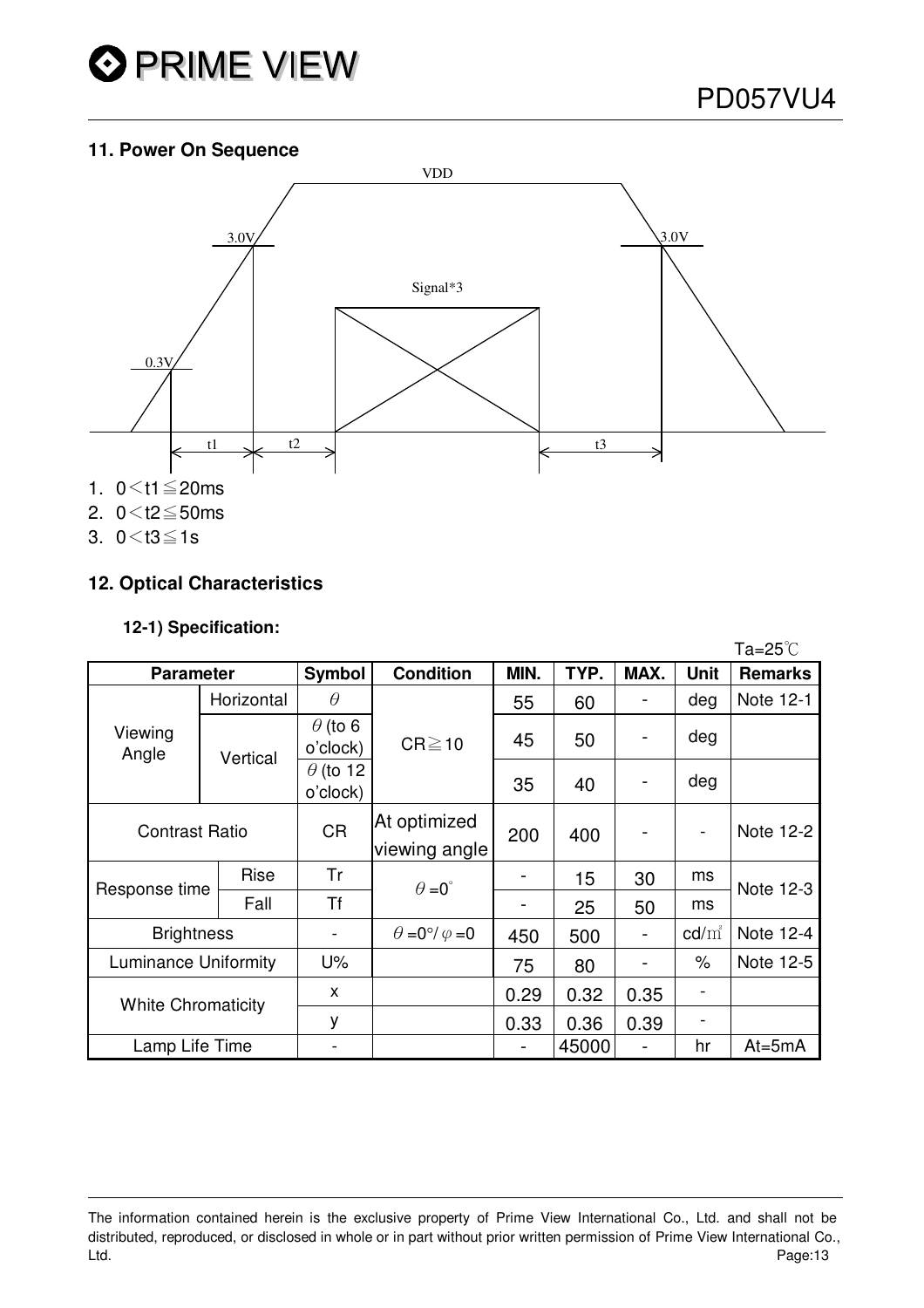

Note 12-1: The definitions of viewing angles are as follow



Note 12-2: The definition of contrast ratio  $CR = \frac{Luminance at gray level 63}{L}$ Luminance at gray level 0



Note 12-3: Definition of Response Time Tr and Tf:

The information contained herein is the exclusive property of Prime View International Co., Ltd. and shall not be distributed, reproduced, or disclosed in whole or in part without prior written permission of Prime View International Co., Ltd. Page:14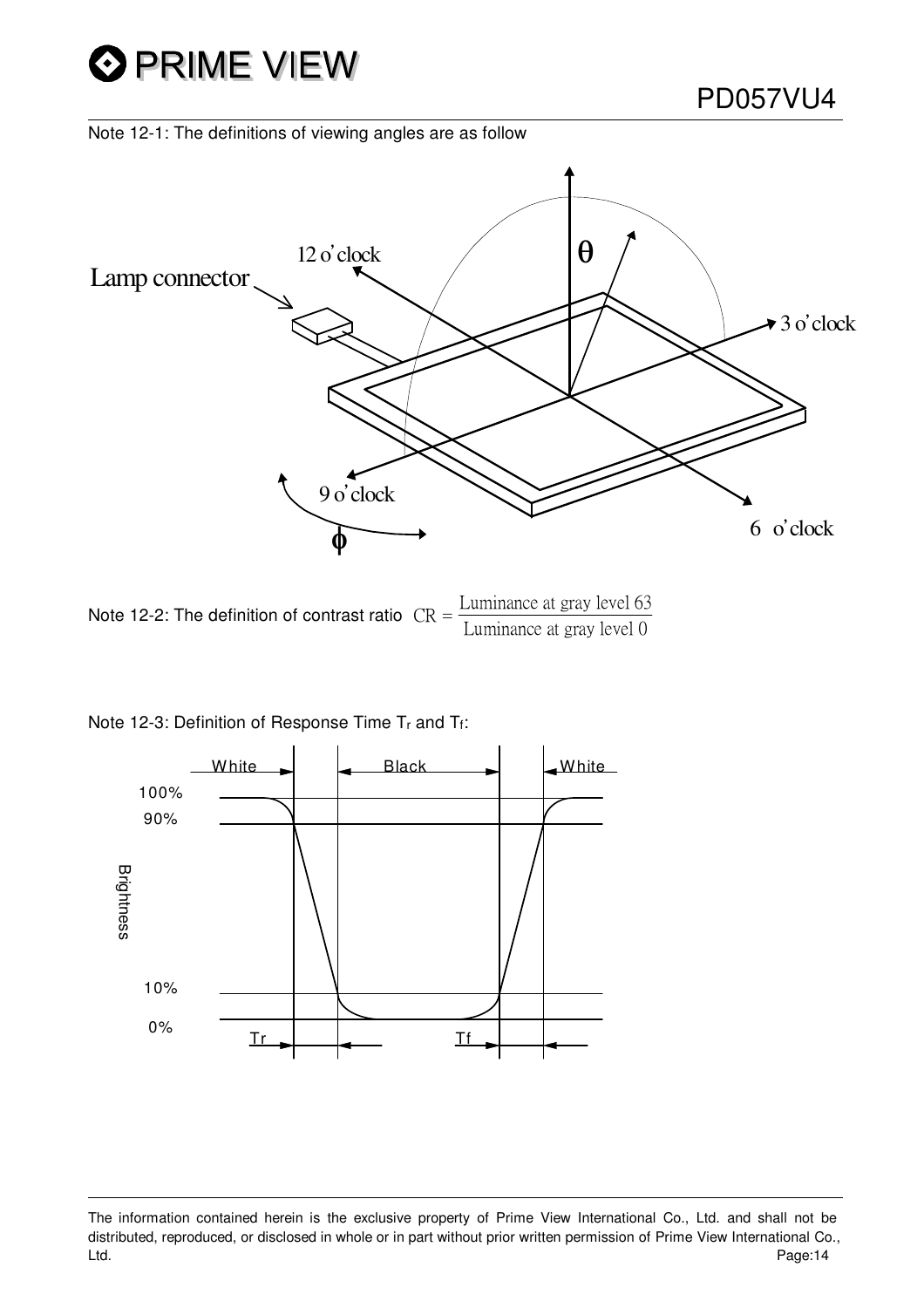

Note 12-4: All optical measurements shall be performed after backlight being turned-on for 30 mins. The optical characteristics shall be measured in dark room (ambient illumination on panel surface less than 1 Lux). The measuring configuration shows as following figure.



Optical characteristics measuring configuration

Note 12-5: The uniformity of LCD is defined as

 $U =$  The Minimum Brightness of the 9 testing Points

The Maximum Brightness of the 9 testing Points

Luminance meter: BM-5A or BM-7 fast (TOPCON)

Measurement distance: 500 mm +/- 50 mm

Ambient illumination: < 1 Lux

Measuring direction: Perpendicular to the surface of module

The test pattern is white (Gray Level 63).



The information contained herein is the exclusive property of Prime View International Co., Ltd. and shall not be distributed, reproduced, or disclosed in whole or in part without prior written permission of Prime View International Co., Ltd. Page:15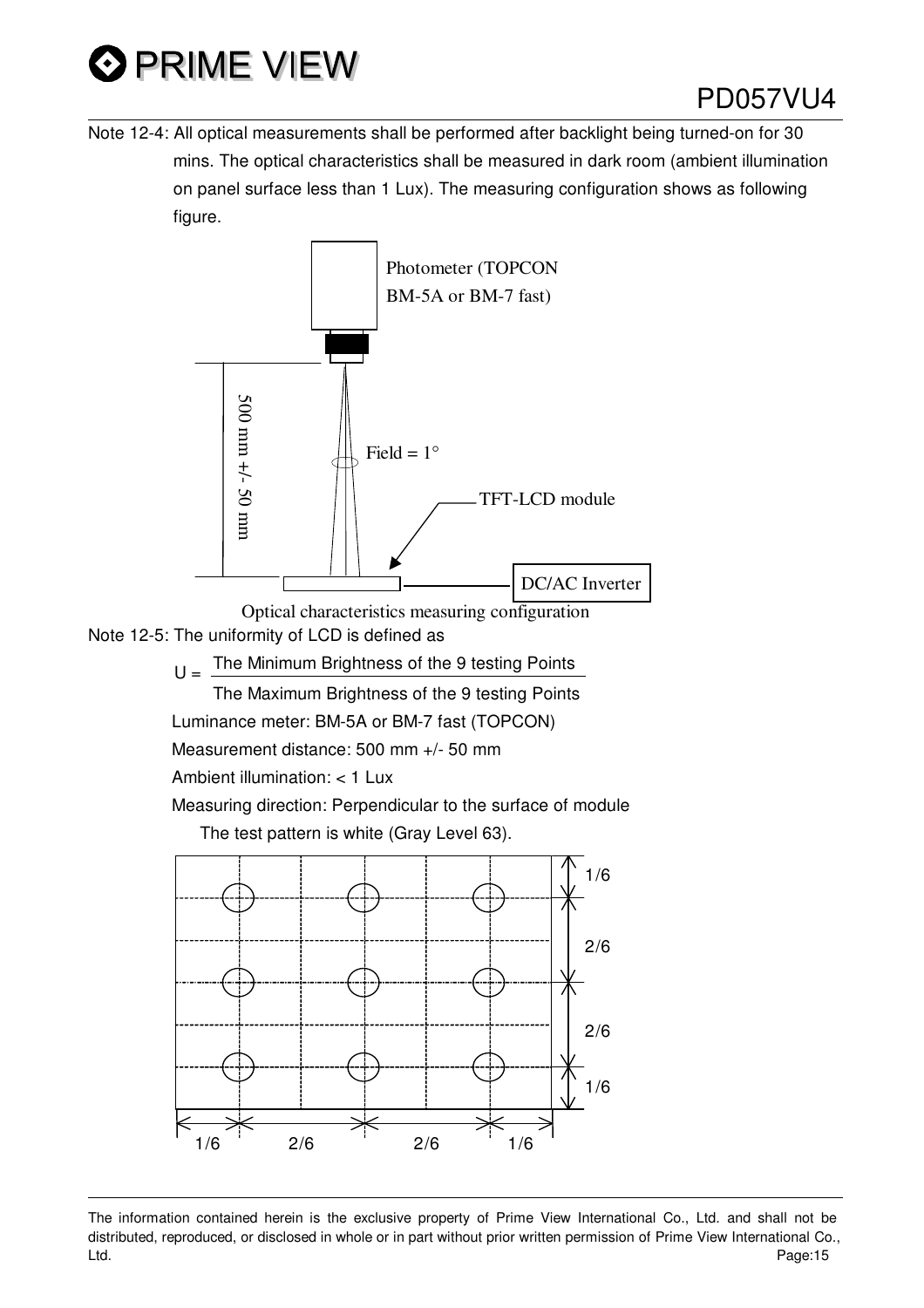## **13. Handling Cautions**

## **13-1) Mounting of module**

- a) Please power off the module when you connect the input/output connector.
- b) Please connect the ground pattern of the inverter circuit surely. If the connection is not perfect, some following problems may happen possibly.
	- 1. The noise from the backlight unit will increase.
	- 2. The output from inverter circuit will be unstable.
	- 3. In some cases a part of module will heat.
- c)Polarizer which is made of soft material and susceptible to flaw must be handled carefully.
- d) Protective film (Laminator) is applied on surface to protect it against scratches and dirts. It is recommended to peel off the laminator before use and taking care of static electricity.

## **13-2) Precautions in mounting**

- a) When metal part of the TFT-LCD module (shielding lid and rear case) is soiled, wipe it with soft dry cloth.
- b) Wipe off water drops or finger grease immediately. Long contact with water may cause discoloration or spots.
- c) TFT-LCD module uses glass which breaks or cracks easily if dropped or bumped on hard surface. Please handle with care.
- d) Since CMOS LSI is used in the module. So take care of static electricity and earth yourself when handling.

## **13-3) Adjusting module**

- a) Adjusting volumes on the rear face of the module have been set optimally before shipment.
- b) Therefore, do not change any adjusted values. If adjusted values are changed, the specifications described may not be satisfied.

## **13-4) Others**

- a) Do not expose the module to direct sunlight or intensive ultraviolet rays for many hours.
- b) Store the module at a room temperature place.
- c) The voltage of beginning electric discharge may over the normal voltage because of leakage current from approach conductor by to draw lump read lead line around.
- d) If LCD panel breaks, it is possibly that the liquid crystal escapes from the panel. Avoid putting it into eyes or mouth. When liquid crystal sticks on hands, clothes or feet. Wash it out immediately with soap.
- e) Observe all other precautionary requirements in handling general electronic components.
- f) Please adjust the voltage of common electrode as material of attachment by 1 module.

## **13-5) Polarizer mark**

The polarizer mark is to describe the direction of wide view angle film how to match up with the rubbing direction.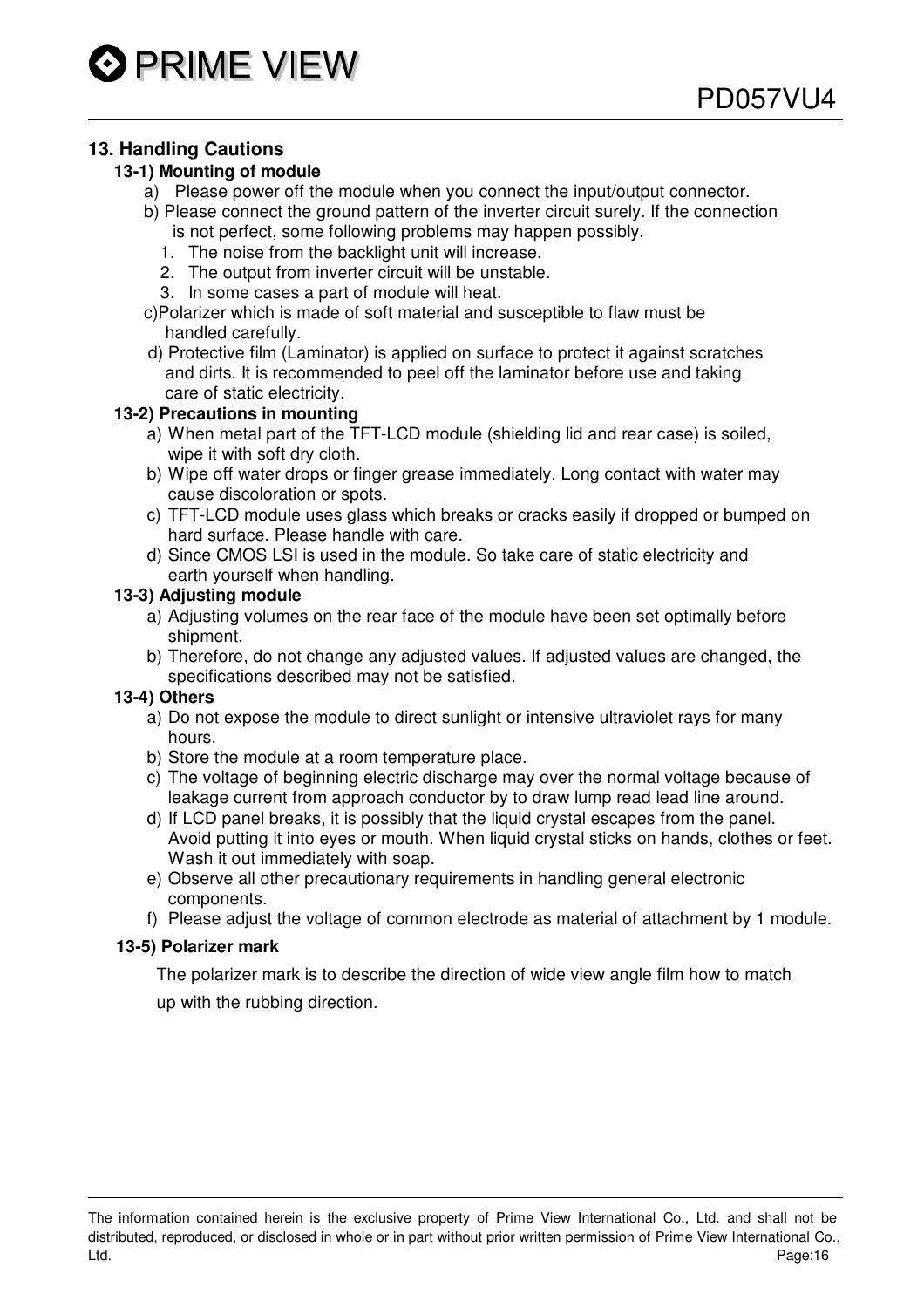## **14. Reliability Test**

| <b>No</b>      | <b>Test Item</b>                                | <b>Test Condition</b>                                                                                                                                                                     | <b>Remark</b> |
|----------------|-------------------------------------------------|-------------------------------------------------------------------------------------------------------------------------------------------------------------------------------------------|---------------|
| 1              | High Temperature Storage Test                   | Ta = $+80^{\circ}$ C, 240 hrs                                                                                                                                                             |               |
| $\overline{c}$ | Low Temperature Storage Test                    | Ta = -30 $\degree$ C, 240 hrs                                                                                                                                                             |               |
| 3              | High Temperature Operation Test                 | Ta = $+70^{\circ}$ C, 240 hrs                                                                                                                                                             |               |
| 4              | Low Temperature Operation Test                  | Ta = $-20^{\circ}$ C, 240 hrs                                                                                                                                                             |               |
|                | High Temperature & High Humidity                | Ta = $+60^{\circ}$ C, 90%RH, 240 hrs                                                                                                                                                      |               |
| 5              | <b>Operation Test</b>                           | (No Condensation)                                                                                                                                                                         |               |
|                | <b>Thermal Cycling Test</b>                     | -20℃ <del>&gt;</del> +70℃, 200 Cycles                                                                                                                                                     |               |
| 6              | (non-operating)                                 | 30 min<br>30 min                                                                                                                                                                          |               |
|                | <b>Vibration Test</b><br>(non-operating)        | Frequency: $10 \sim 57$ H <sub>z</sub> /Vibration Width:0.075mm<br>58-500 Hz / Gravity: 9.8m/s <sup>2</sup><br>Sweep time: 11 minutes<br>Test period: 3 hrs for each direction of X, Y, Z |               |
| 8              | <b>Shock Test</b><br>(non-operating)            | Gravity: $490m/s^2$ * 6ms<br>Direction: ±X, ±Y, ±Z<br>Pulse Width: 11ms, half sine wave                                                                                                   |               |
| 9              | Electrostatic Discharge Test<br>(non-operating) | Machine Mode = $\pm 200V$<br>$C = 200pF$ , $R = 0$<br>1 times discharge for each pad                                                                                                      |               |

Ta: ambient temperature

Note: The protective film must be removed before temperature test

[Criteria]

- 1. Main LCD should normally work under the normally condition no defect of function, screen quality and appearance (including : mura , line defect , no image)
- 2. After the temperature and humidity test, the luminance and CR (Contrast ratio) ,should not be lower than minimum of specification.
- 3. After the vibration and shock test , can't be found chip broken.

The information contained herein is the exclusive property of Prime View International Co., Ltd. and shall not be distributed, reproduced, or disclosed in whole or in part without prior written permission of Prime View International Co., Ltd. Page:17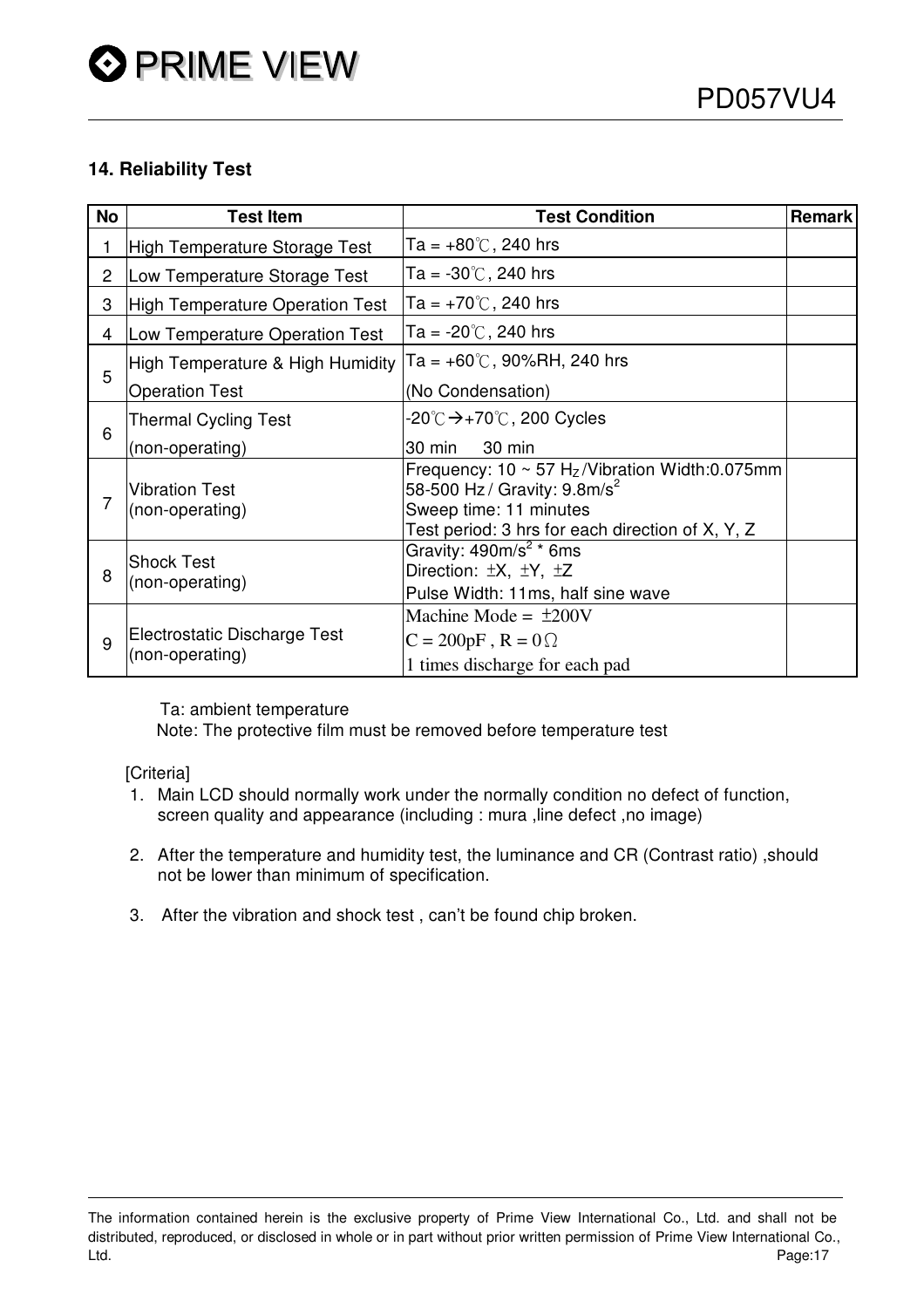

**15. Packing Diagram TBD**

The information contained herein is the exclusive property of Prime View International Co., Ltd. and shall not be distributed, reproduced, or disclosed in whole or in part without prior written permission of Prime View International Co., Ltd. Page:18